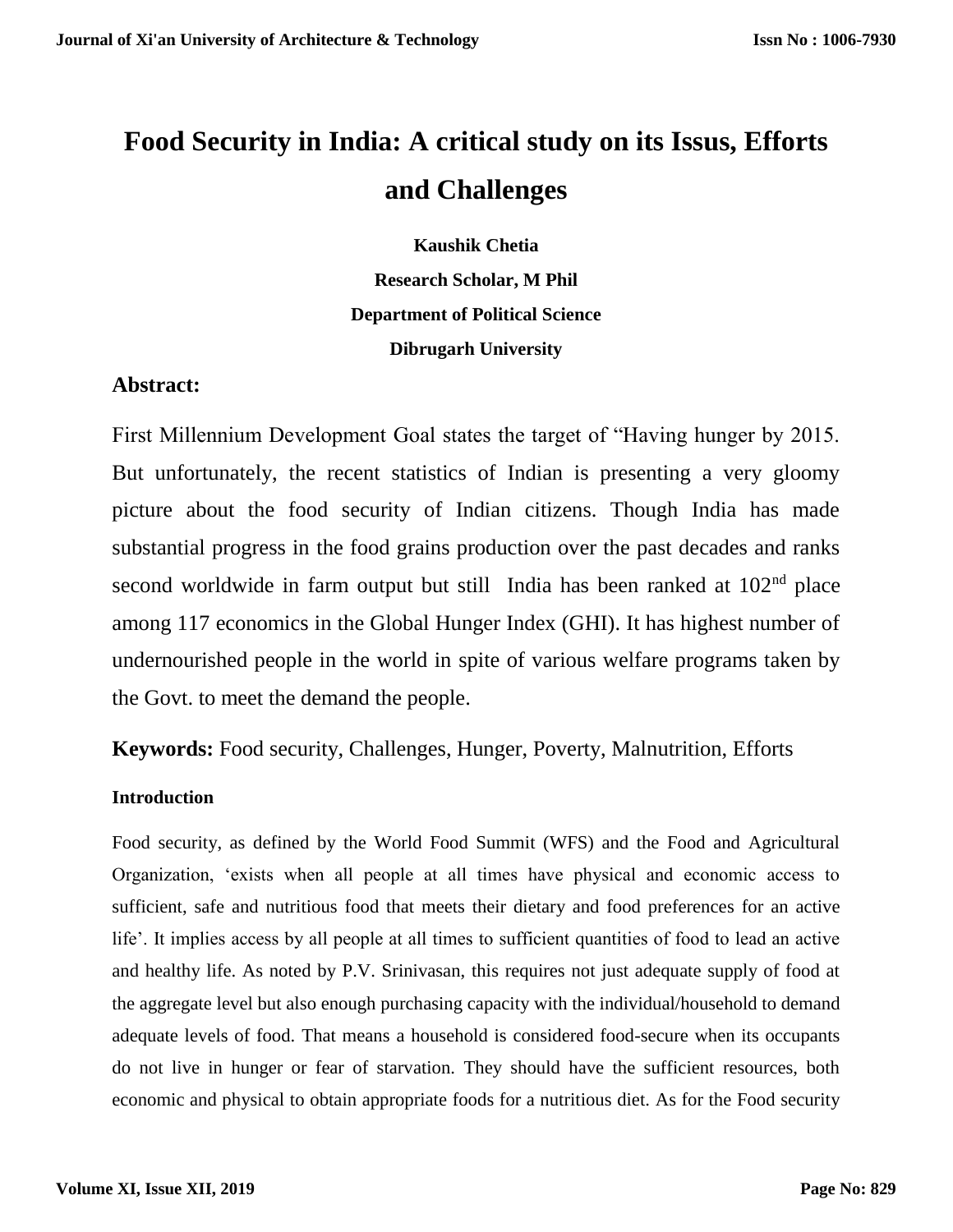system in India is concerned, it is related to the distribution of food-grain in the food deficit areas, towns and villages either through Govt. agencies or through non Govt. agencies. But it is a helpless situation when there is a drought, earthquake, floods, disaster, transportation problems and riots etc. and the Govt. is either able to handle this situation or not. Fluctuation in Food grain production in India is still a major threat to food security due to micro-climatic change which creates a situation of sudden low and high production. Govt. of India has started FCI stocking system to provide food to the needy but it is such a costly economic affair that no Govt. can solve the problem of food insecurity in India. Many of us have doubted that it is existed only to help the big farmers. Food security in India should be treated in relation to the small and marginal farmers and the population below the poverty line which are not able to purchase enough food-grain to maintain a sustainable livelihood.

#### **Objectives of the Study:**

Through this article an attempt has been made to examine India's efforts to achieve food security. It is also trying to understand the problem of food insecurity, from the inadequate production of food grains during colonial times, to the challenges of procurement, storage and distribution of cereals in post-independence India, after achieving self-sufficiency in food production. The establishment of the Public Distribution System (PDS) and its evolution into the Targeted PDS and the National Food Security Act are outlined. The role of the Food Corporation of India and the efforts to improve it, are discussed. A critical analysis of India's food security system is made in light of present day problems

#### **Historical problems of inadequate production:**

Agriculture has been the backbone of the Indian economy, and even today it accounts for 54.6 percent of the total employment in India. But in recent years, contribution of Agricultural sector towards GDP has declined from 15.2 per cent to 13.9 percent in 2013–2014. Indian agriculture has been facing numbers of problems since colonial era. The policies of the British aimed to collect maximum possible revenue from the farmers and paid no importance to improve the agricultural productivity. The Permanent Settlement of 1793 created a new class of landlords and sub-agents who were far removed from the cultivators and interested only in maximizing rents for themselves and their colonial masters. The destruction of traditional handicrafts by the British forced several artisans to dependent on agriculture. This increased the pressure on land, reduced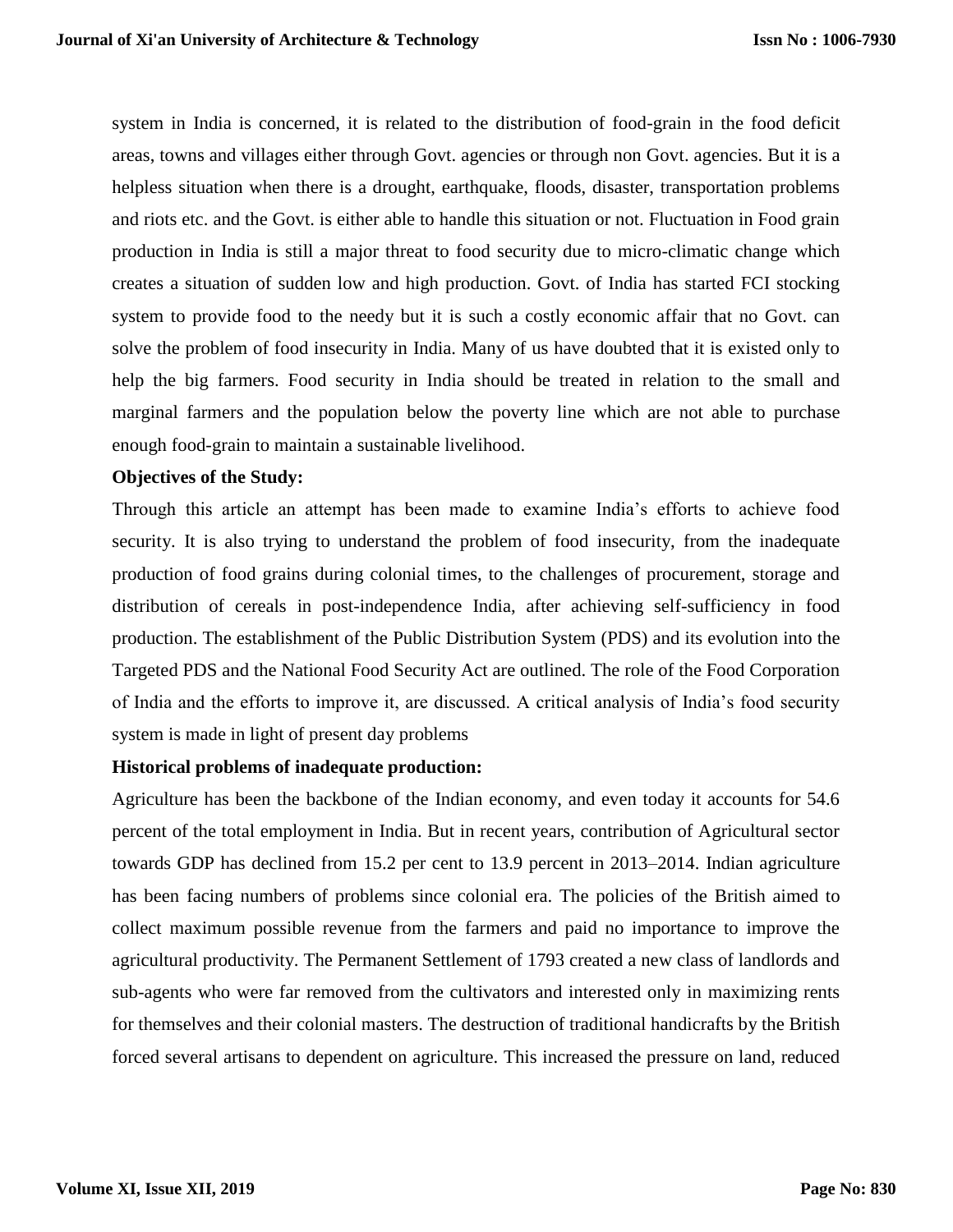productivity and impoverished the cultivators and led to food shortages and several protests against the British.

## **Need of Food Security in India:**

International food policy research institute (IFPR) classified the status of hunger into five category-low, moderate, serious, alarming and extremely alarming. India falls into the category of alarming. The most important aspect contributing to this development is the non-availability of basic requirement of food. It has been observed that the consumption of food, in terms of nutrition and quantity, is lacking far behind. According to the study conducted by National Institute of Nutrition, the minimum per capita food grain required for an adult is 182.5kg/year whereas in India, the availability is only 173.6kg/year and as far as the protein requirement is concerned, the daily intake should be 50mg but the situation seems to remain stagnant, the per capita daily intake is only 10mg. Despite buoyant economic growth in recent years around onethird of India's population still lives below the poverty line. All these estimates point to the existence of food insecurity in terms of either lack of economic access to food or lack absorption of food for a healthy life. Further studies have indicated that consumption and expenditure on food grain have decreased up to a certain level due to increase in food prices and enlargement in the consumption of non-food item. Every year nearly 5000 children die due to inadequate food consumption. HUNGAMA report published by Nandi Foundation in 2011 found that 42% of the children under the age of five are underweight and 59% are stunted. In India, 30 million people have been added to the rank of hungry since the mid1990s and 40% children are underweight. Worldwide 852 million people are hungry due to extreme poverty and 2 billion people lack food security intermittently due to varying degree of poverty. 600 million children die of hunger every year and 17000 every day. In India approximately, 320 Indians go to bed without food every night and recent data is very much alarming and situation is going even worse. The problem of food security is not merely confined to rural areas but also extend to urban region.

#### **India's effort to achieve Food Security:**

Food grain production increased from around 50 million tons at the time of Independence to over 200 million tons in recent years. Today, the country produces 104 million tons of rice and 93 million tons of wheat annually, which is sufficient to meet the requirements of the common people. Although what was being produced at the time of Independence and for a couple of decades thereafter was not adequate to meet the caloric requirements of the people, but now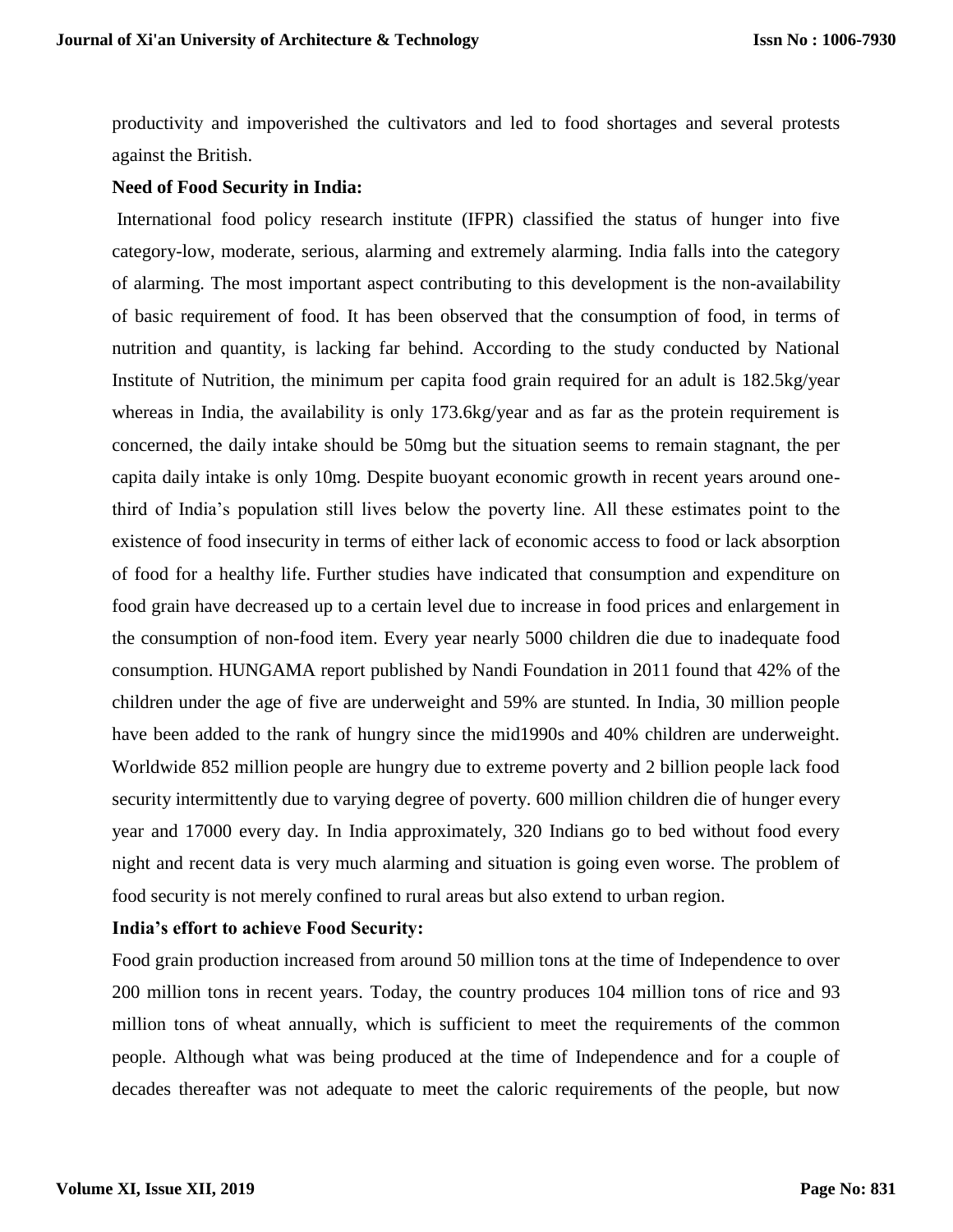India have reached in a situation where, if what is produced is distributed equally, the minimum requirements of all can be met in spite of the tremendous increase in population over more than half a century. In no part of the world is the food grains equally distributed, but the hypothetical calculation goes to show that availability is not the main issue. The basic reasons of food insecurity among the people of India lies in the inadequate distribution of food grains to the beneficiaries. The Governments of India introduced some major program such as Public food distribution system (PDS), the Integrated Child Development System (ICDS), Mahatma Gandhi National Rural Employment Guarantee Act (MGNREGS), Antyodaya Anna Yojana (AAY) etc. to combat this perennial problem. But these major programs were also failed to fulfill the need of every section of the society and thus hunger continues to thrive among the poor people. In this backdrop, the National Advisory Council (NAC) drafted a new "Food Security Bill" in 2010, which is considered as the biggest ever experiment in the world for distributing highly subsidized food for any government through a "rights based" approach. After much debate and analysis it was passed and became a law on 12th September, 2013. According to this Act, Food Security is defined as the availability of sufficient food grains to meet the domestic demand as well as access, at the individual level, to adequate means of food at affordable prices. Here, an attempt has been made to give a brief about the various projects take by the Govt. of India to provide food security among the common people.

**1)Public Distribution System:** The Public Distribution System launched by the Govt. of India in 1940s, to procure food grains from the farmers at remunerative prices and to distribute food grains at affordable prices to the consumers, particularly among the vulnerable sections of the society. It also gives importance to build food buffers for food security and price stability. The PDS in its present form become a producer price-support-cum-consumer subsidy program that has evolved in the wake of food grain shortages of the sixties. The food subsidy of the Central Government, at Rs.17, 612 cores accounted for 0.89 per cent of GDP in 2001-02. The PDS isn't successfully in the states of Assam, Bihar and Uttar Pradesh and provided limited access to households. Though the system is poorly targeted and suffers from widespread leakages and the diversion of grain to the open market, it has still gone a long way in protecting and covering a large number of poor consumers.

**2) Targeted Public Distribution System:** The Govt. of India launched Targeted Public Distribution System in June 1997 with more focus on the poor. The most distinctive feature of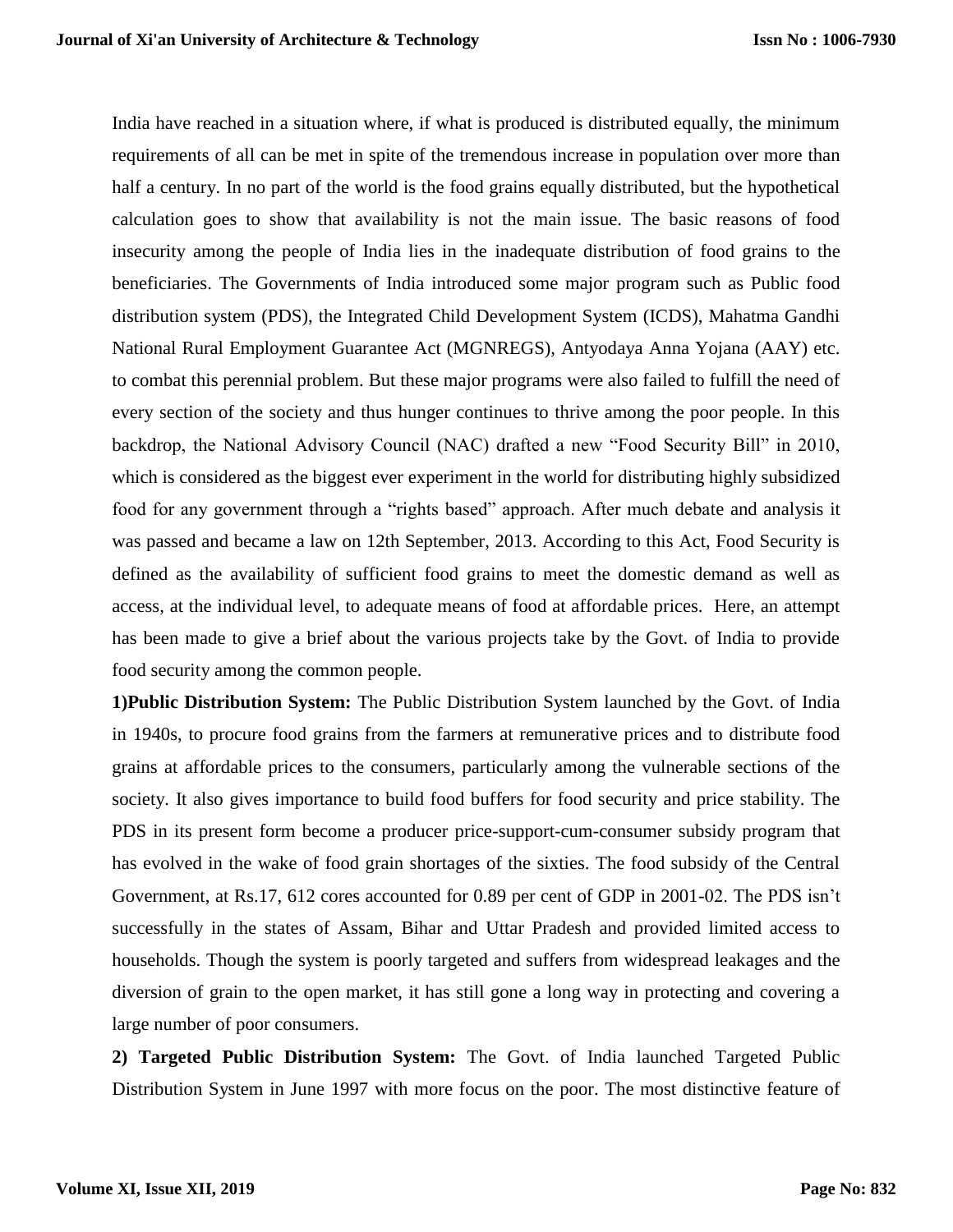the new policy was the division of the entire population into the 'Above Poverty Line' (APL) and the 'Below Poverty Line' (BPL) categories, on the basis of poverty line defined by the Planning Commission. It has covered more than six core poor families and 72 lakh MT (LMT) food grains distributed annually among the beneficiaries. The Govt. of India also launched Antodaya Anna Yojana in December 2000 for the poor families of the BPL category and provided food grains at the highly subsidized rates of Rs 2 per kg for wheat and Rs 3 per kg for rice. It has covers 2.5 core families (i.e. 38 per cent of the BPL category) by 2005– 2006. All the landless agricultural laborers, marginal farmers, rural artisans, craftsmen, those in the informal sector, households headed by widows, terminally ill persons, primitive tribal households and even HIV-positive (Human Immunodeficiency Virus) persons of the BPL category were covered by this system.

**3) Food Co-operation of India:** Govt. Of India setup Food Corporation of India under the Food Corporation Act 1964 and its basic objectives are mainly: (1) To determine effective support price to safeguard the interests of the farmers. (2) Distribution of food grains in the whole country for public distribution system (3) maintaining satisfactory level of operational and buffer stocks of food grains to ensure National Food Security. In every year, before each marketing season the central government often assesses the availability of each crop and fixes targets for the procurement of food grains, and declares a Minimum Support Price (MSP) to support the farmers and to remove the exploitative middle men through the FCI and the state government agencies. Up to a third of India's wheat output and approximately 15 per cent of the rice produced are purchased and then transported to the depots located all across India. The rates for sale are declared by the Government of India and the food grains are distributed, through the Fair Price Shops (FPSs) of the PDS, to ration card holders by the state governments.

**4) Ration card:** The Indian ration card system itself is another example of efforts of the Govt. to establish food security in India. The card, through which the holders makes them eligible and entitled to buy subsidized food and fuel through the PDS. It is an important document and a much sought-after proof of identity, as well as a means to obtain essential food items and fuel. Until 1997, the PDS had provided food security to all without any specific targeting of beneficiaries. Consequently, it was widely criticized for its failure to serve the entire population below the poverty line, its urban bias and the lack of transparency and accountability. It was felt that a substantial part of the PDS benefits accrued to the non-poor and it did not have much of an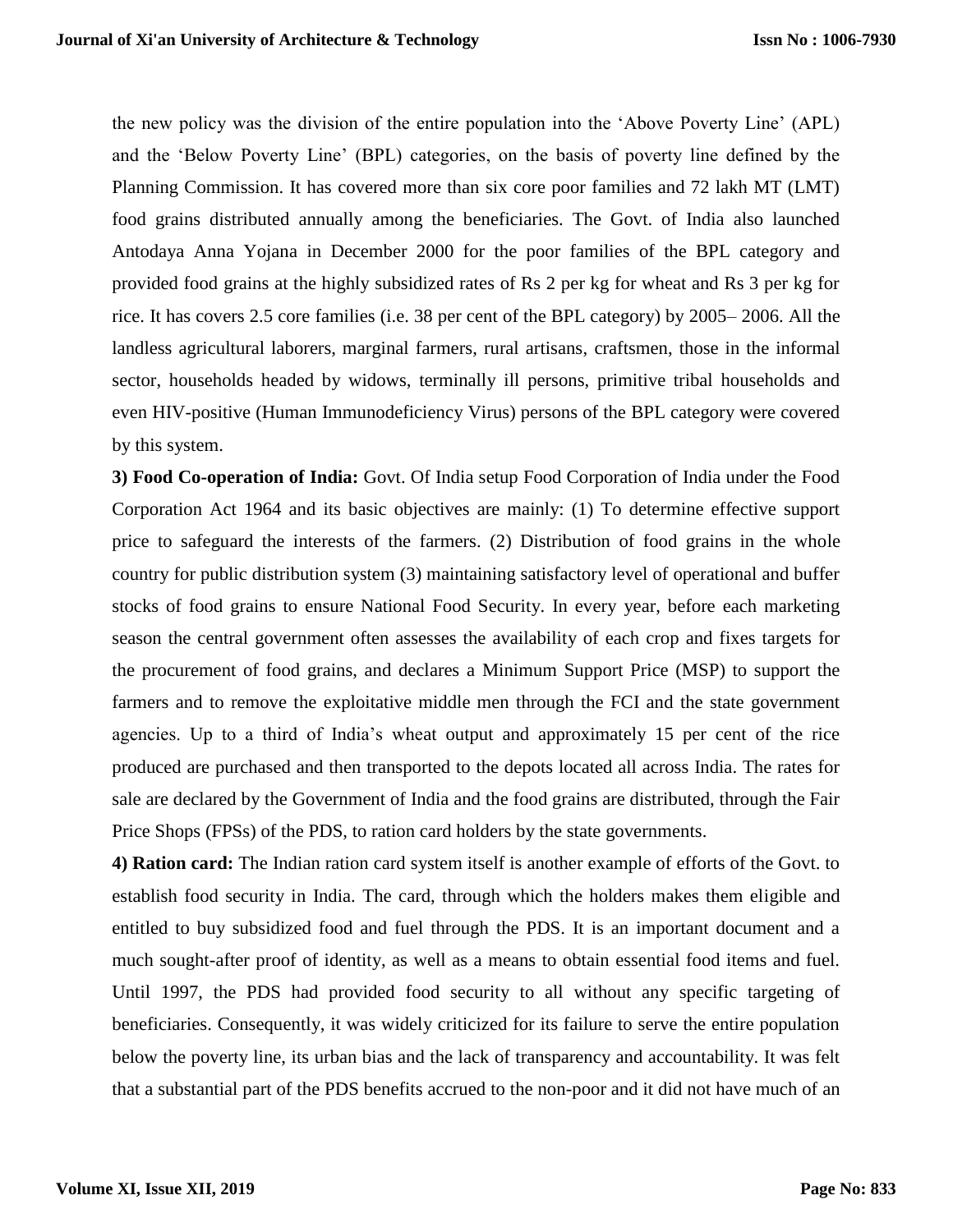impact on the nutritional status of those in need. As a result, there were calls for fundamental reforms for targeting the PDS to the poor.

**5) National Food Security Act, 2013**: The national food security bill was enacted on September 12, 2013 with an aims to provide subsidized food grain to approximately two thirds of India's 1.2 billion people. It provides nutritious food to all children, women and men and to make India free from hunger and food deprivation. It is "an act to provide food and nutritional security in human life cycle approach, by ensuring access to adequate quality of food at affordable prices to people to live a life with dignity and for matters connected therewith or incidental thereto". National Food Security Act emphasised to establish new standards of delivery, transparency and accountability for social programs. It also aims to provide a guarantee of adequate nutrition which is derived from the right to food as a part of the right to life under article 21(interpreted by the Supreme Court of India as a right to life with dignity) which is a fundamental right of all citizens. The National Food Security Bill envisages distribution of about 61.2 million tons of cereals, primarily rice and heat, through the existing public distribution system and other welfare schemes, costing the exchequer about Rs.1, 25,000 core annually which is about 1.1% of GDP.

#### **Present criticism of the Indian food security system:**

As shown above, India's problem of food security was initially centred on law agricultural output and the poor availability of food grains. The problems are now different. Now, the nation has attained self-sufficiency in food production. The storage of food grains has been a problem in India. Large quantities of harvesters lost due to poor post-harvest handling. It is also alleged that the transportation of food grains has not been streamlined and huge losses occur even before the produce reaches the FCI godowns. Within the godowns further losses occur due to bad storage practices. Public Distribution System, though an important step in ensuring food security in India, it is criticized on several counts ― of leakage, mis-targetting and inefficient supply chain management. The Planning Commission estimated in March 2005 that for every Rs 3.65 spent by the Govt. of India, but only one rupee reached to the BPL households. Studies showed that the PDS system was failed to fulfill the need of the poor in most states, except the southern states of Andhra Pradesh, Tamil Nadu and Kerala. Nevertheless, it was also found that the TPDS has improved over time. In a nine-state study, Reetika Khera reported in 2011, that 80 per cent of the beneficiaries felt that the TPDS was important to cover their family's needs. An increase in coverage was reported from Tamil Nadu, Odisha, Himachal Pradesh and Chattisgarh. This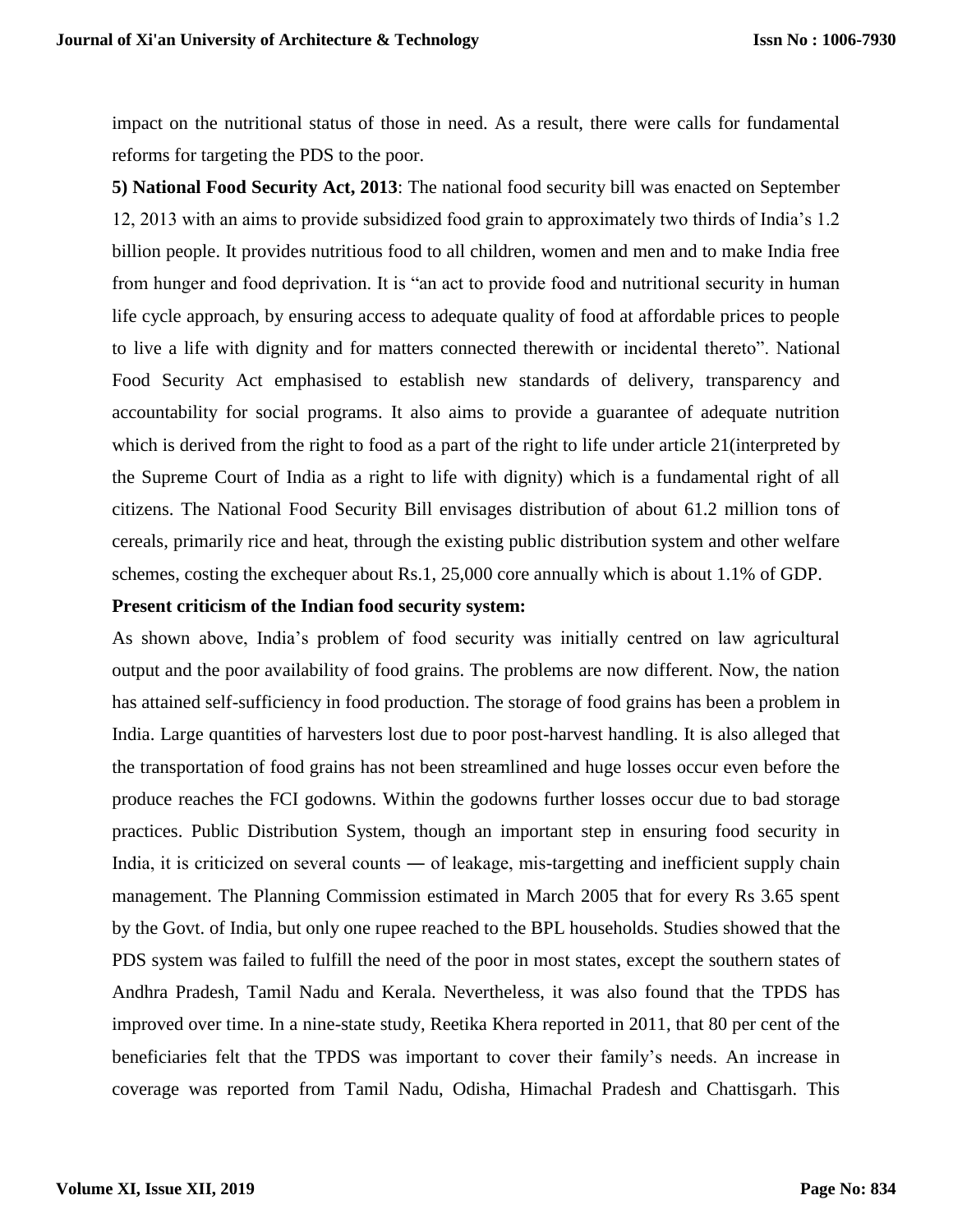dramatic change has come only after the enactment of the National Food Security Act (NFSA), 2013 by the Parliament of India on September 12, 2013 which converts the schemes such as the Public Distribution System, the Midday Meal Scheme in schools and the Integrated Child Development Services (ICDS) into legal entitlements. It is often seen that ration cards are issued only to those households that have proper registered residential addresses. Thus, a large number of poor who are homeless and others without proper residential addresses (for example, migrant labourers) are automatically left out of the food security system. Another criticism of PDS relates to the problem of leakages from the system in the form of losses in the transport and storage and diversion to the open market. Instead of selling ration at subsidised rates, shopkeepers sell them in the open market at higher prices, pocketing the difference. A number of economists have pointed out that PDS remained limited mostly to urban areas for a considerable period of planning while the coverage of rural areas was very insufficient. However, with the expansion of PDS in rural areas in later period, this bias has been corrected. But the expansion of PDS in rural areas does not mean that it is "effective" in delivering the goods. In fact, a report released by the Government of India in 1991 pointed out that while more than 75 per cent of the fair price shops are in rural areas, "the level of their effectiveness in terms of actual supply of essential commodities, particularly in the rural, backward, remote and inaccessible areas, raises questions as to the meaningfulness of their existence.

**Conclusion:** In conclusion, we can state that the major strength of the Indian food security system has been in achieving self-sufficiency in the production of cereals and in setting up the Public Distribution System in India. The PDS, through the distribution of essential food grains across the country, at subsidised and affordable prices, has prevented famines successfully. Amongst India's strengths is also the system of procurement that has been put in place and the capacity built up to hold large buffer stocks. The strong political and administrative will that has been exhibited in the country, through all these years, to sustain and improve the PDS, is no doubt a major strength. The weaknesses, however, as evident from the facts brought out in this article, are those of post-harvest storage and the transit losses due to inefficient systems. MSP decided by the Govt. is not sufficient to meet the needs of the farmers. It encourages the presence of middlemen who extract the farm produce at low prices, and sell it at much higher margins. Despite the large and unprecedented buffer stocks, huge pockets of hunger and deprivation